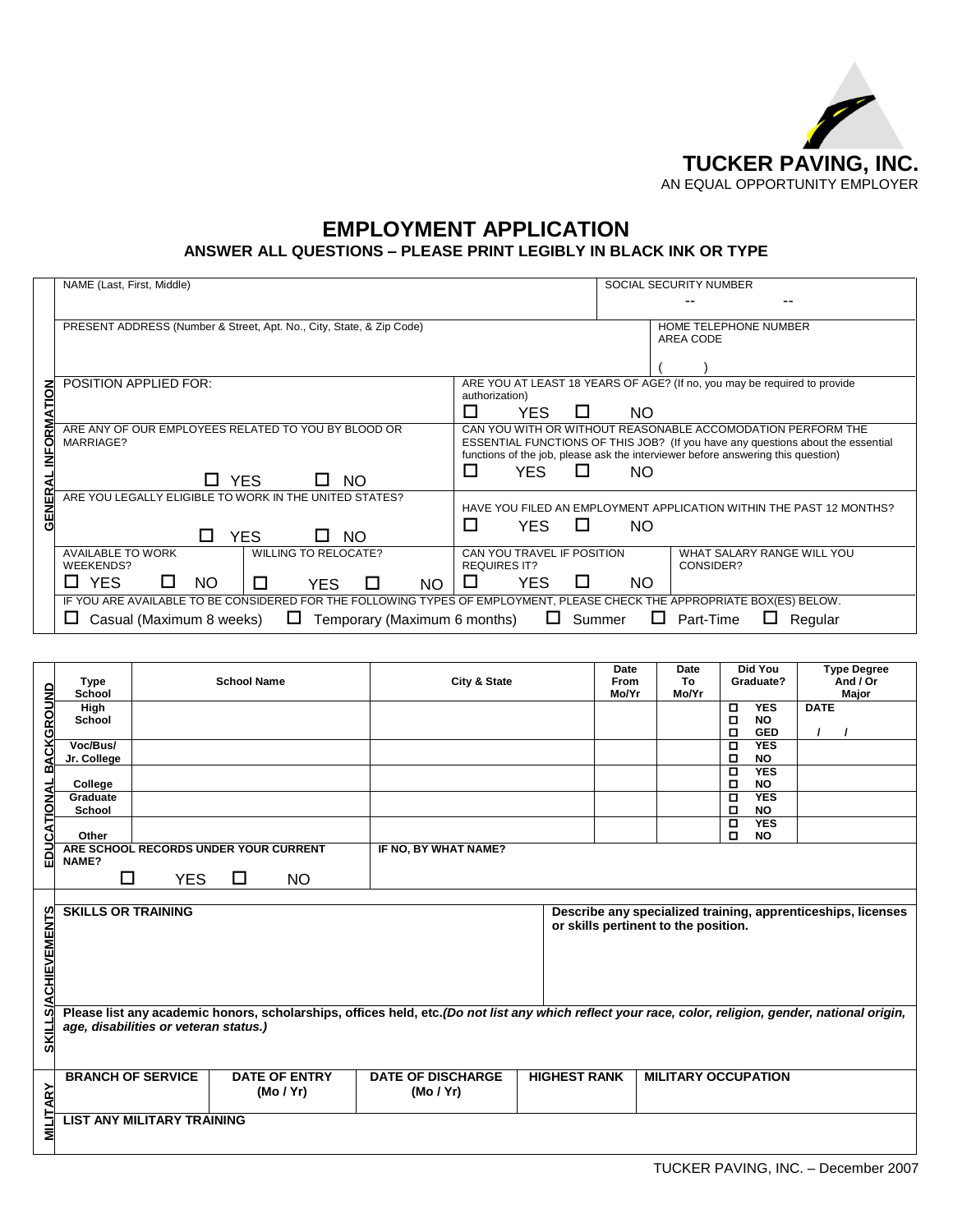| Which of these jobs did you like the best? Why?  | <b>REFERRED BY</b><br>$\Box$<br>Ad<br>Agency |
|--------------------------------------------------|----------------------------------------------|
|                                                  | Other<br>Walk-in $\Box$<br>П                 |
| Which of these jobs did you like the least? Why? |                                              |
|                                                  |                                              |

 $\mathbf{I}$ 

|                                                     |                                                | <b>DUTIES PERFORMED</b>                      |
|-----------------------------------------------------|------------------------------------------------|----------------------------------------------|
| <b>JOB TITLE</b>                                    | DATE FROM (MO/YR)                              |                                              |
| <b>STREET ADDRESS</b>                               | DATE TO (MO/YR)                                |                                              |
| CITY, STATE, ZIP                                    | <b>STARTING SALARY</b>                         |                                              |
| <b>SUPERVISOR</b>                                   | <b>FINAL SALARY</b>                            |                                              |
| <b>REASON FOR LEAVING</b><br>Check only one:        | D Discharge<br>□ Voluntary Resignation         | $\Box$ Layoff (lack of work)<br>$\Box$ Other |
| <b>EXPLAIN IN FULL</b>                              |                                                |                                              |
| <b>EMPLOYER</b>                                     | <b>TELEPHONE</b>                               | <b>DUTIES PERFORMED</b>                      |
| <b>JOB TITLE</b>                                    | DATE FROM (MO/YR)                              |                                              |
| <b>STREET ADDRESS</b>                               | DATE TO (MO/YR)                                |                                              |
| CITY, STATE, ZIP                                    | <b>STARTING SALARY</b>                         |                                              |
| <b>SUPERVISOR</b>                                   | <b>FINAL SALARY</b>                            |                                              |
| <b>REASON FOR LEAVING</b><br>Check only one:        | $\square$ Discharge<br>□ Voluntary Resignation | $\Box$ Layoff (lack of work)<br>$\Box$ Other |
|                                                     |                                                |                                              |
| <b>EXPLAIN IN FULL</b>                              |                                                |                                              |
|                                                     |                                                |                                              |
| <b>EMPLOYER</b>                                     | <b>TELEPHONE</b>                               | <b>DUTIES PERFORMED</b>                      |
| <b>JOB TITLE</b>                                    | DATE FROM (MO/YR)                              |                                              |
| <b>STREET ADDRESS</b>                               | DATE TO (MO/YR)                                |                                              |
| CITY, STATE, ZIP                                    | <b>STARTING SALARY</b>                         |                                              |
| <b>SUPERVISOR</b>                                   | <b>FINAL SALARY</b>                            |                                              |
| <b>REASON FOR LEAVING</b><br><b>Check only one:</b> | $\Box$ Discharge<br>□ Voluntary Resignation    | $\Box$ Layoff (lack of work)                 |
| <b>EXPLAIN IN FULL</b>                              |                                                |                                              |
| <b>EMPLOYER</b>                                     | <b>TELEPHONE</b>                               | <b>DUTIES PERFORMED</b>                      |
| <b>JOB TITLE</b>                                    | DATE FROM (MO/YR)                              |                                              |
| <b>STREET ADDRESS</b>                               | DATE TO (MO/YR)                                |                                              |
| CITY, STATE, ZIP                                    | <b>STARTING SALARY</b>                         |                                              |
| <b>SUPERVISOR</b>                                   | <b>FINAL SALARY</b>                            | $\Box$ Other                                 |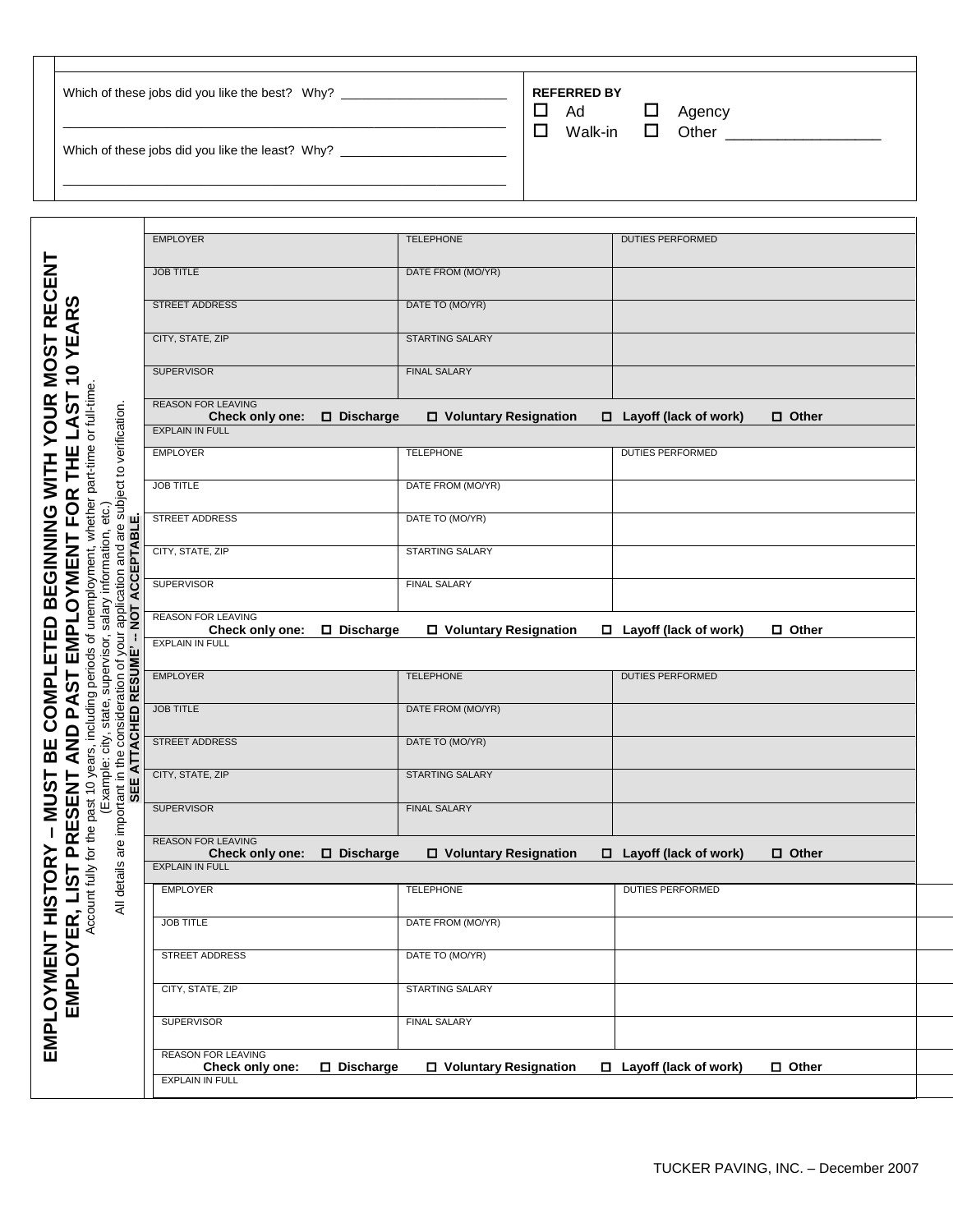| $\theta$ Yes <sup>*</sup><br>$A$ No<br>If yes, please explain all occurrences in detail and complete the chart below. Attach additional sheets as necessary.                                                                          |              |             |                                                                                         |                             |                                  |  |
|---------------------------------------------------------------------------------------------------------------------------------------------------------------------------------------------------------------------------------------|--------------|-------------|-----------------------------------------------------------------------------------------|-----------------------------|----------------------------------|--|
| Have you ever been a defendant in a civil action for an intentional tort, such as battery, harassment, etc.?<br>If yes, please explain all occurrences in detail and complete the chart below. Attach additional sheets as necessary. |              |             |                                                                                         | $\theta$ Yes <sup>*</sup>   | $\theta$ No                      |  |
| NAME (at the time of conviction or plea)                                                                                                                                                                                              |              | <b>DATE</b> | <b>TYPE OF CRIME</b><br>NATURE OF TORT                                                  | <b>LAW AGENCY</b>           | <b>DISPOSITION</b>               |  |
|                                                                                                                                                                                                                                       |              |             |                                                                                         |                             |                                  |  |
|                                                                                                                                                                                                                                       |              |             | * NOTE: A "Yes" response does not automatically disqualify an applicant for employment. |                             |                                  |  |
| DO YOU HAVE A VALID DRIVER'S LICENSE?                                                                                                                                                                                                 | <b>STATE</b> |             | DRIVER'S LICENSE NUMBER                                                                 | CHAUFFEUR'S?                | CDL? $\theta$ YES<br>$\theta$ NO |  |
| $\theta$ YES<br>$\theta$ NO                                                                                                                                                                                                           |              |             |                                                                                         | $\theta$ YES<br>$\theta$ NO | CLASS:                           |  |
|                                                                                                                                                                                                                                       |              |             | APPLICANT ACKNOWLEDGEMENT AND AUTHORIZATION                                             |                             |                                  |  |

**cause for denial of employment or immediate termination of employment regardless of the timing or circumstances of discovery. I understand that submission of an application does not guarantee employment. I further understand that, should an offer of employment be extended by Tucker Paving, Inc. (hereinafter referred to as "Tucker Paving") that such employment with Tucker Paving is at will, for no specified duration and may be terminated by either Tucker Paving or myself at any time, with or without cause or notice. I understand that none of the documents, policies, procedures, actions, statements of Tucker Paving or its representatives used during the employment process is deemed a contract of employment real or implied. I understand that no representative of Tucker Paving except the President has the authority to enter into any agreement guaranteeing any conditions of employment or any agreement contrary to the foregoing statements and that any such agreements** 

**In consideration for employment with Tucker Paving, if employed, I agree to conform to the rules, regulations, policies and procedures of Tucker Paving at all times and understand that such obedience is a condition of employment. I understand that due to the nature of Tucker Paving business, attendance and punctuality are considered essential requirements of every job at Tucker Paving and that poor attendance or tardiness will result in disciplinary action.** 

**I understand that if offered a position with Tucker Paving, I may be required to submit to a pre-employment medical examination, drug screening and background check as a condition of employment. I understand that unsatisfactory results from, refusal to cooperate with, or any attempt to affect the results of these pre-employments tests and checks will result in withdrawal of any employment offer or termination of employment if already employed.** 

**I herby authorize any and all schools, former employers, references, courts and any others who have information about me to provide such information to Tucker Paving and/or any of its representatives, agents or vendors and I release all parties involved from any and all liability for any and all damage that may result from providing such information.** 

**I understand that this application is considered current for three months. If I wish to be considered for employment after this period I must fill out and submit a new application.** 

**BY SIGNING BELOW I ACKNOWLEDGE THAT I HAVE READ, UNDERSTOOD AND AGREE TO THE ABOVE STATEMENTS.** 

**FAILURE TO FULLY COMPLETE AND SIGN YOUR APPLICATION WILL EXCLUDE YOU FROM EMPLOYMENT CONSIDERATION.**

**Signature Date Institute of the Signature Date Institute of the Date Institute of the Date Institute of the Date I** 

**\_\_\_\_\_\_\_\_\_\_\_\_\_\_\_\_\_\_\_\_\_\_\_\_\_\_\_\_\_\_\_\_\_\_\_\_\_\_\_\_\_\_\_\_\_\_\_\_\_\_\_\_\_\_\_\_\_\_\_\_\_\_\_\_\_\_\_\_\_\_\_\_\_\_\_\_\_\_\_\_\_\_\_\_\_\_\_\_\_\_\_\_\_\_\_\_\_\_\_\_**

Name and number of person completing this form if other than applicant:

**must be made in writing and signed by the President of Tucker Paving.** 

**TUCKER PAVING, INC. IS PROUD TO BE AN EQUAL OPPORTUNITY EMPLOYER. ALL QUALIFIED APPLICANTS WILL RECEIVE CONSIDERATION WITHOUT REGARD TO RACE, COLOR, RELIGION, GENDER, NATIONAL ORIGIN, AGE, DISABILITY, VETERAN STATUS OR ANY OTHER STATUS PROTECTED BY LAW.**